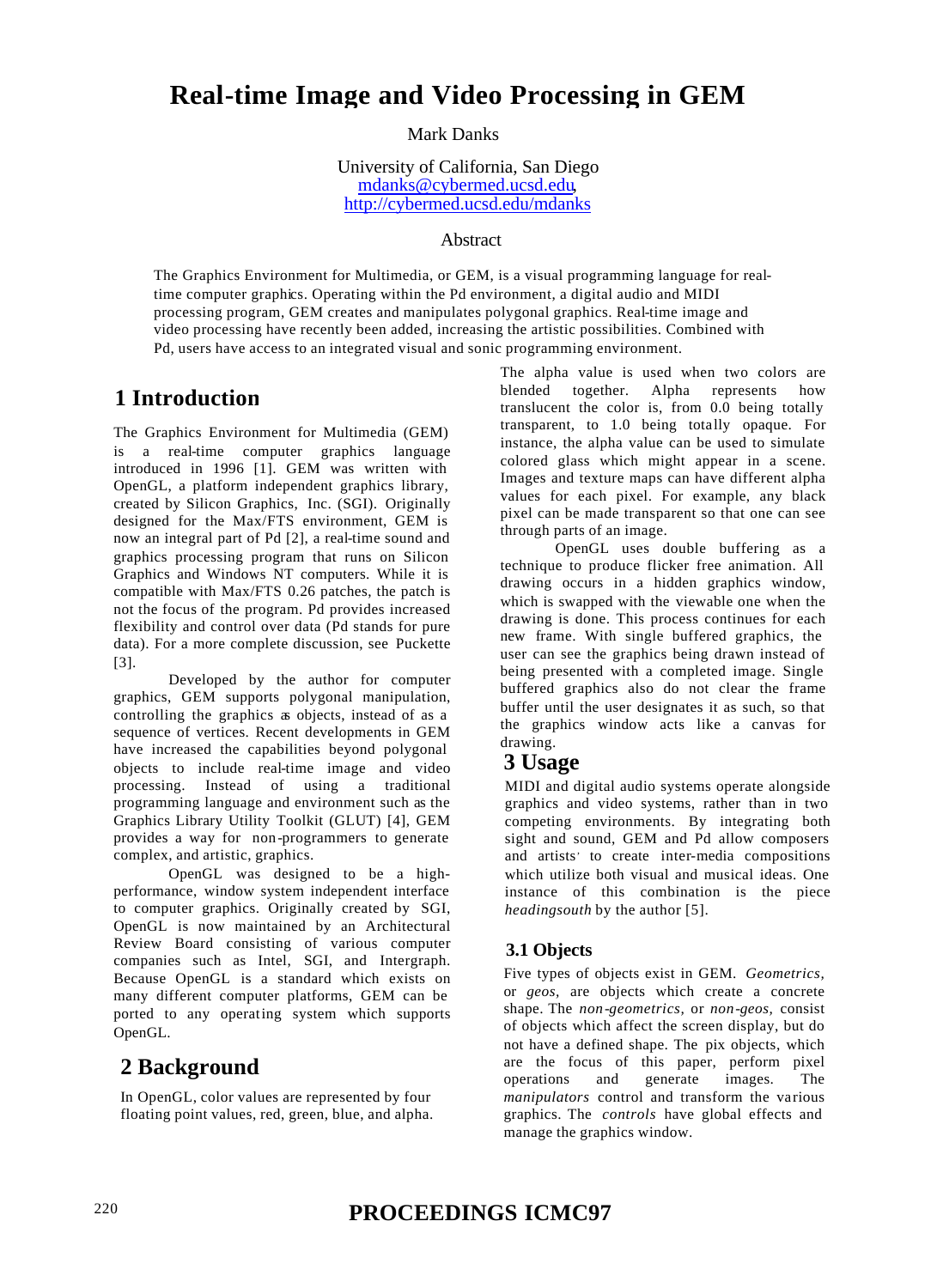#### **3.2 Changes from Previous Version**

GEM has undergone some fundamental changes from the previous version. In the old version, the start of a GEM patch could be a square, which was then connected to color and rotate, and finally to render. This was accomplished through display lists and other convoluted methods because GEM did not mirror the OpenGL process. Now, a gemhead starts the rendering process, which can be connected to color and rotate, and finally to square. The gemhead object connects to the graphics window manager, and must be the first object in any GEM chain. The color object sets the state for subsequent vertex operations, while the square object makes the vertex OpenGL commands. See Figure l for an example of how to generate a red square.



Figure 1: A simple GEM patch

This change makes it easier for GEM to integrate the various OpenGL operations. OpenGL is a state based system [6] with only one state, consisting of the various rotations, translations, and scalings that have been applied, active at any one time. Because the vertex commands are modified by the current state, each chain can have multiple *geo*  objects. In Figure 1, the chain could be expanded to include a translate and sphere after the square. The sphere would also be red because the color had been set earlier in the chain. This same technique can be used with any of the manipulators, because they establish the state for all *of* the *geos.* Texture mapping is also a state, so images can be used by multiple objects, assuming that a pix\_texture was used earlier in the chain. A much more detailed explanation of state based systems and transformation matrices appears in Computer Graphics: Principles and Practice [7].

#### **3.3 Image Processing**

GEM makes it easy to load in images and process them. The processing can range from gain controls and thresholds to convolution kernels. Once an image is loaded with a pix\_image, any objects "downstream" from the pix\_image will affect the pixels. See Figure 2 for a simple image patch which applies a gain to the pixels. The three numbers used in the example are the gain components for the red green blue (RGB) values of each pixel.



Figure 2: A simple image

A large number of objects have already been developed, including pix gain, pix\_convolution, pix\_threshold, and pix\_2grey (greyscale conversion). Many traditional image processing filters exist as well [8]. Because GEM is written in  $C_{++}$ , a complete class hierarchy is provided, making it easy to create new objects. All a developer needs to do to create a new GEM object is to derive a new class.

GEM uses a demand driven, or pull system, to reduce unneeded computation. Once an image has been processed, the completed image is used until one *of* the pix objects changes. The pix\_buffer is an object which helps with this demand based system. The object buffers images so that computation is only done when objects upstream from the pix\_buffer change. For example, if an image is converted to grey scale with pix\_ 2grey, the processed image can be stored in a pix\_buffer so that it does not have to be recomputed every time something "downstream" in the chain changes.

#### **3.4 Video and Movie Processing**

Video and movie processing use the same pix objects as static image processing does, simplifying the system for end users. Figure 3 demonstrates the same processing as Figure 2, except that it uses a video camera as the source signal. Internally, video is just a stream *of* static images that are constantly being changed. An object like pix\_buffer would only add extra computation because the image is never the same.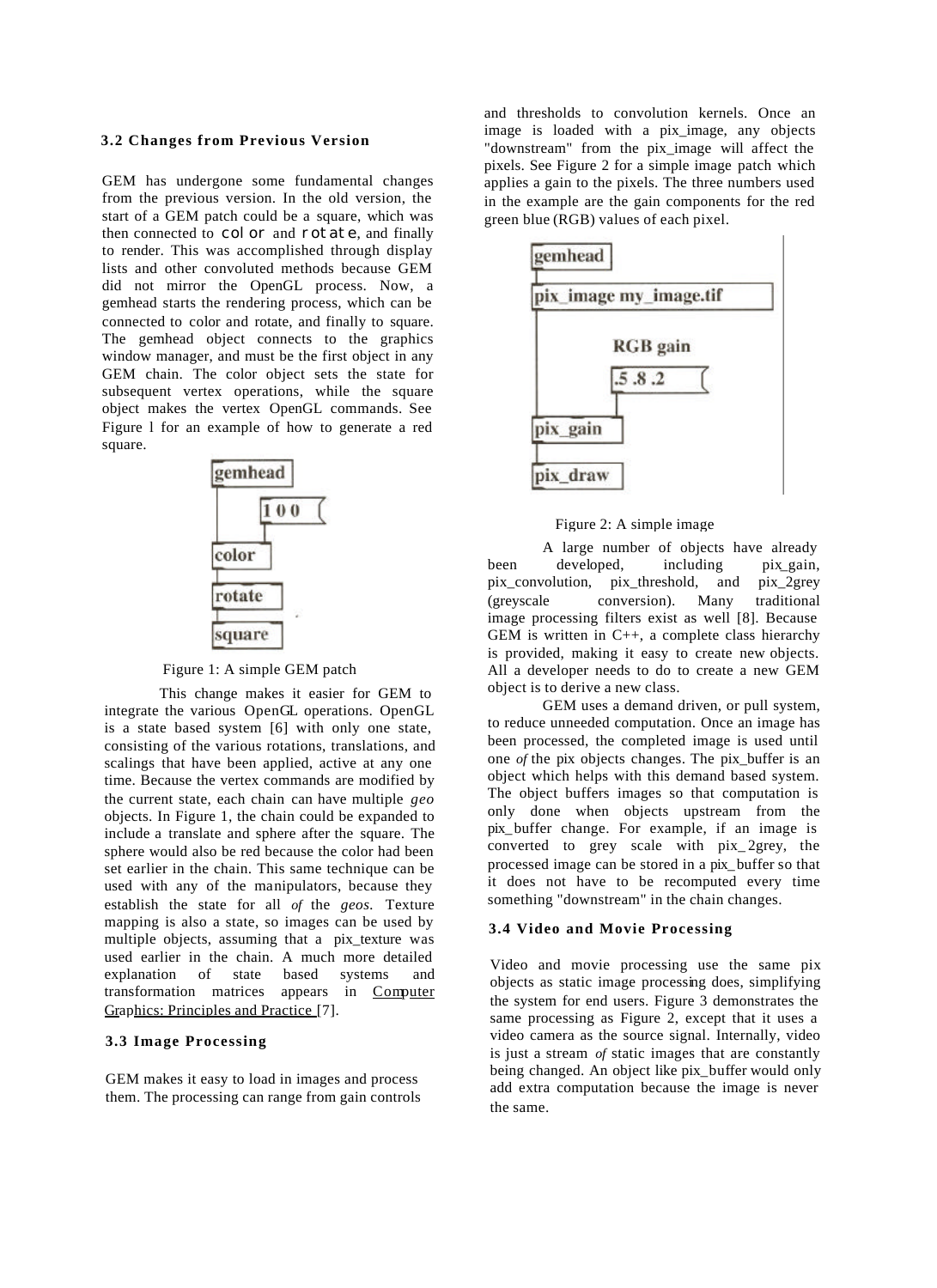

Figure 3: A simple video

#### **3.5 Polygonal Graphics**

Instead of being a dedicated image processing program, such as Adobe Photoshop, or a polygonal based program, as many CAD packages are, GEM integrates pixel processing with polygonal manipulation in a manner which is transparent to the end user.

As Pd combines MIDI with digital audio, GEM integrates polygonal graphics with pixel based graphics. Combinations range from displaying images as under or overlays for polygonal graphics, to texture mapping images or video onto objects. As shown in Figure 4, it is easy to texture map video onto a sphere. All of the *geometrics* provide appropriate texture mapping coordinates, depending on their shape. For instance, sphere wraps the image around itself. Of course, all of the usual pixel processing objects can be used at the same time.



Figure 4: Texture mapped

Texture mapping is done by modulating the polygonal graphic with the RGBA pixel values of the image. Normally, the polygonal graphic has a white color so that the image appears undistorted. However, by changing the color of the polygon, the color of the image can be modulated. Effects such as

lighting and alpha blending also contribute to the texture. These techniques increase the processing capabilities without having to modify the actual pixel values.

#### **3.6 Pixel Manipulation**

Two powerful techniques for image processing which use the alpha color value are compositing and alpha masking. Compositing is the merging of multiple images to generate a single new image. The blending is controlled by the alpha values of the images. The pix\_composite object combines two images together. Alpha masking is the technique of "masking" out part of an image so that it becomes transparent. An example patch using pix\_mask is shown in Figure 5.



Figure 5: A patch with pix mask

In Figure 5, the mask is generated by overlaying a second image on the primary image. Instead of blending the colors of the two images together as pix\_composite does, pix\_mask changes the alpha values of one image based on the RGB color values of another image. Figure 6 is an example of an image that was created with pix\_mask. The original image was a fractal pattern, and the mask was a dancer.

Another image technique can be achieved using a single buffered window. Because the frame buffer is not cleared, translating and rotating a line is equivalent to painting with a brush. When the alpha value of the "brush" is modified, an effect similar to water color paint is produced [9]. Using pix\_snap, users can make a "snapshot" of the frame buffer and use it as an image for processing and drawing.